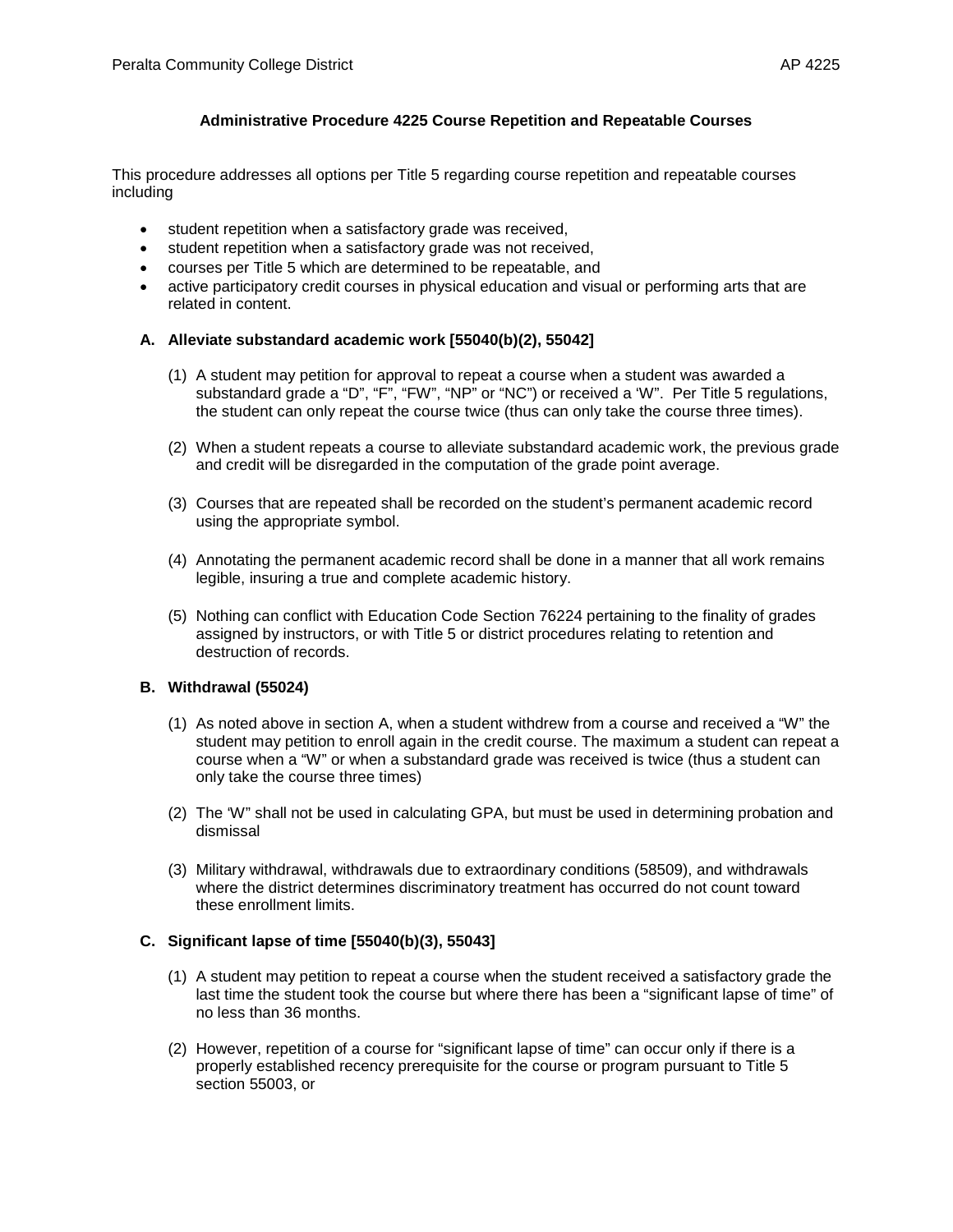- (3) Another institution of higher education to which the student seeks to transfer has established a recency requirement which the student will not be able to satisfy without repeating a specific course. Repetition is allowed even where less than 36 months has elapsed, if the student provides documentation that repetition is necessary for the student to transfer to the institution of higher education.
- (4) The previous grade and credit will be disregarded in computing the student's GPA.

### **D. Recency requirement at an institution of higher education [55040(b)(3), 55043]**

- (1) As noted above in section C, a student may petition to repeat a course when "another institution of higher education to which the student seeks to transfer has established a recency requirement which the student will not be able to satisfy without repeating the course in question."
- (2) The student must provide documentation that repetition is necessary for the student to transfer to the institution of higher education.
- (3) The previous grade and credit will be disregarded in computing the student's GPA.

### **E. Legally mandated [55040(b)(8)]**

- (1) A student may petition to repeat a course not marked as repeatable "in instances when such repetition is necessary for the student to meet a legally mandated training requirement as a condition of continued paid or volunteer employment."
- (2) Such courses may be repeated for credit any number of times as legally required.
- (3) Students must certify or provide documentation that course repetition is legally mandated.
- (4) The grade received each time shall be included for purposes of calculating the student's grade point average.

#### **F. Significant change in industry or licensure standards [55040(b)(9)]**

- (1) A student may petition to repeat a course "as a result of a significant change in industry or licensure standards such that repetition of the course is necessary for the student's employment or licensure."
- (2) The student must certify or provide documentation that there has been a significant change in industry or licensure necessitating course repetition.
- (3) The grade received each time shall be included for purposes of calculating the student's grade point average.

### **G. Extenuating circumstances [55040(b)(5), 55045]**

- (1) A student who has earned a satisfactory or substandard grade may petition to repeat a course due to an extenuating circumstance – verified cases of accidents, illness, or other circumstances beyond the student's control.
- (2) The previous grade and credit will be disregarded in the computing of the student's grade point average.
- (3) This does not apply to courses designated as repeatable.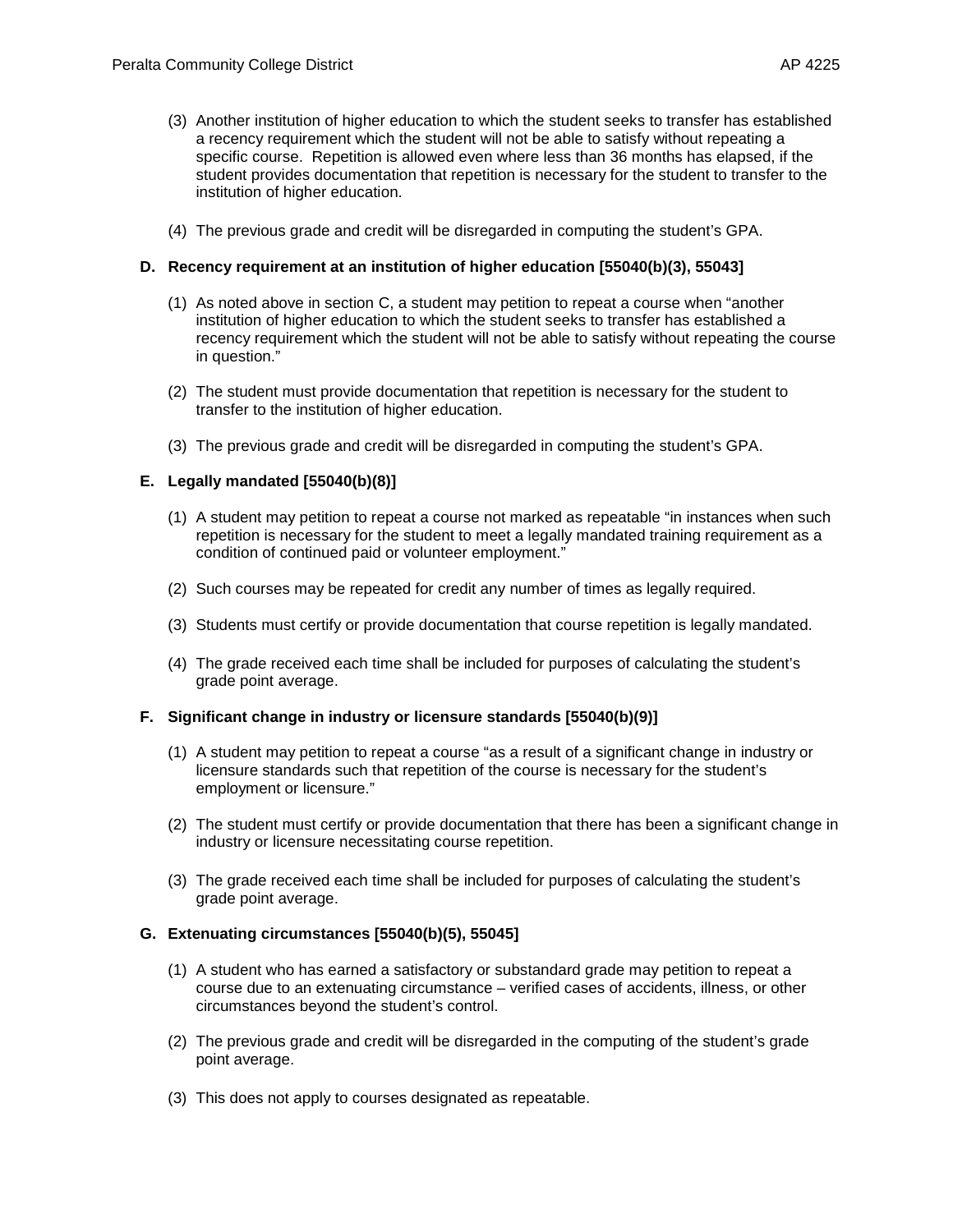# **H. Occupational Work Experience [55040(b)(6), 55253]**

- (1) Students may repeat all types of Cooperative Work Experience Education, but shall not exceed 16 semester units, subject to the following limitations:
	- a. General Work Experience Education: a maximum of 6 semester credit hours may be earned during one enrollment period in general work experience education.
	- b. Occupational Work Experience Education: a maximum of 8 semester credit hours during one enrollment period in occupational work experience education.
- (2) The grade each time shall be included for the purpose of calculating the student's grade point average.

## **I. Variable unit open-entry/open-exit courses [55040(b)(4), 55044]**

- (1) A student is permitted to enroll in a variable unit open-entry/open-exit course as many times as necessary to complete the entire curriculum of the course once.
- (2) A student may petition to repeat a portion of such a course if the student has received a substandard grade. See section A above.
- (3) Under no circumstances may a portion of a physical education course be repeated.

### **J. Special classes for students with disabilities [55040(b)(7)]**

- (1) A student with a disability may repeat a special class for students with disabilities any number of times based on an individualized determination that such repetition is required as a disability-related accommodation for that particular student for one of the reasons specified in Title 5 section 56029.
- (2) The previous grade and credit may be disregarded in computing the student's grade point average each time the course is repeated. All prior work must remain legible on the student's academic record to ensure a true and complete academic history.

### **K. Courses required by CSU or UC for completion of a bachelor's degree [55040(b)(1), 55041(a)(1)]**

- (1) A course may be designated as repeatable if repetition of that course is required by CSU and/or UC for completion of a bachelor's degree
- (2) The district must retain supporting documentation that verifies that the repetition is necessary to meet the major requirements of CSU or UC for completion of the bachelor's degree. The supporting documentation must be retained by the district as a Class 3 record basic to audit as required by Title 5, 59020 et sq.
- (3) In most cases, the limit will be four (4) semesters.
- (4) The grade received each time shall be included for calculating the student's grade point average.

## **L. Intercollegiate athletics [55040(b)(1), 55041(a)(2)]**

(1) A student may repeat a course in which student athletes enroll to participate in an organized competitive sport sponsored by the district or a conditioning course which supports the organized competitive sport.